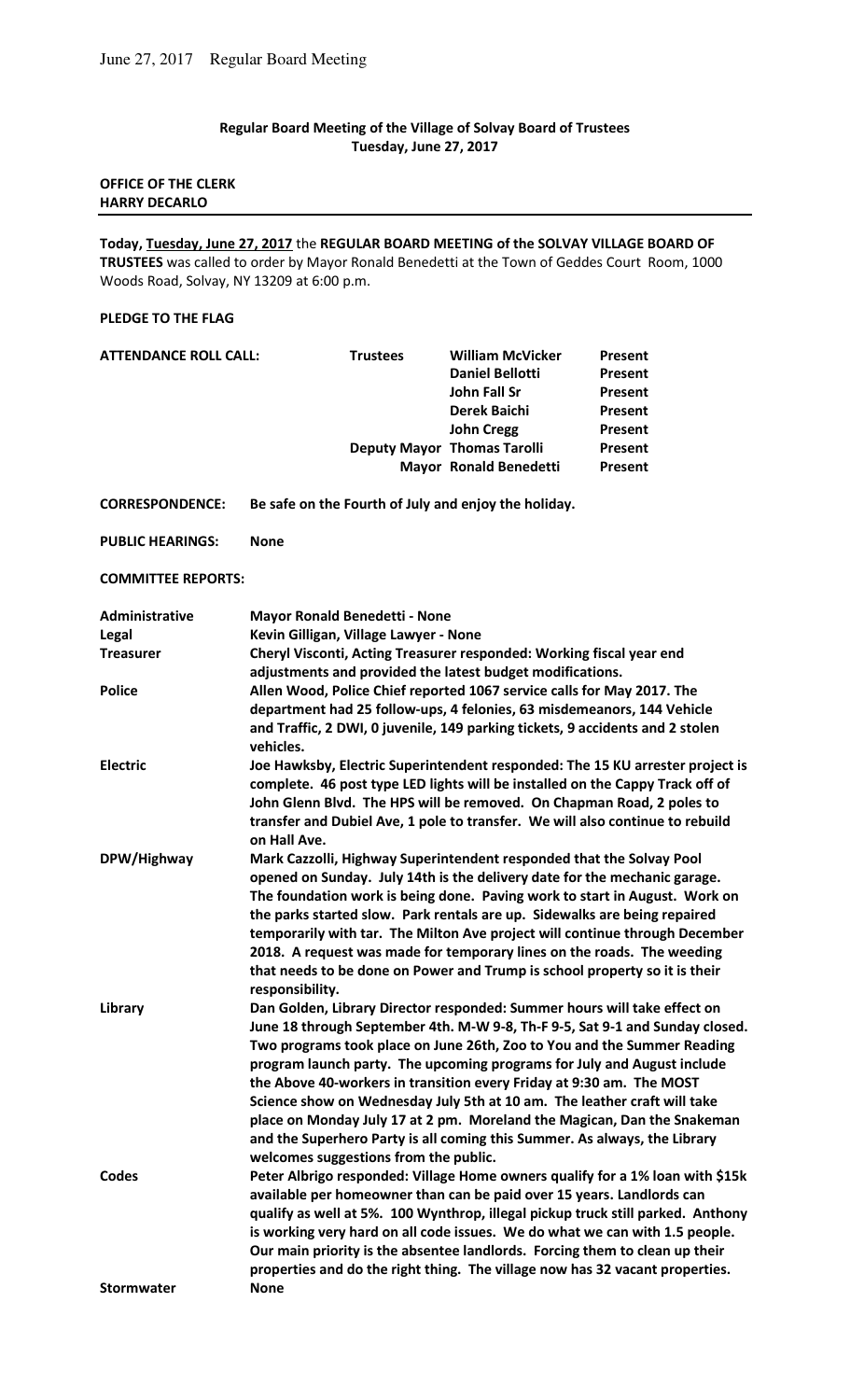|    | <b>RESOLUTIONS:</b>                                                                                                                                                                                                                                                                                                                                                                                                                                                                                                                                                                                                                                                                                                                            |                                                                                                            |                 |                                                                                               |  |  |
|----|------------------------------------------------------------------------------------------------------------------------------------------------------------------------------------------------------------------------------------------------------------------------------------------------------------------------------------------------------------------------------------------------------------------------------------------------------------------------------------------------------------------------------------------------------------------------------------------------------------------------------------------------------------------------------------------------------------------------------------------------|------------------------------------------------------------------------------------------------------------|-----------------|-----------------------------------------------------------------------------------------------|--|--|
| 1. | Authorization from the Board of Trustees to approve the minutes from the May 23, 2017<br>Regular Board Meeting and the Reading of the Minutes be herewith dispensed.<br><b>MOTION: John Fall Sr</b><br><b>SECOND: Derek Baichi</b>                                                                                                                                                                                                                                                                                                                                                                                                                                                                                                             |                                                                                                            |                 |                                                                                               |  |  |
|    | <b>AYES: 7</b>                                                                                                                                                                                                                                                                                                                                                                                                                                                                                                                                                                                                                                                                                                                                 |                                                                                                            | <b>NAYES: 0</b> | <b>MOTION CARRIED</b>                                                                         |  |  |
| 2. | Authorization from the Board of Trustees to pay C&S Engineers \$6887.50 for services rendered<br>5/1/17 to 5/31/17. (Total Cost to the Village is: \$3,187.50)<br>from<br>Below are the specific projects that will be reimbursed through Grant or the County:<br>Invoice No. 0165792 - Project No. 114.203.001 - Carolina Ave Green Wall Grant<br>$\bullet$<br>Invoice No. 0165793 - Project No. 114.210.002 - DASNY Grant<br>$\bullet$<br>Invoice No. 0165794 - Project No. 114.213.001 - I/I Reduction Grant<br>$\bullet$<br>Invoice No. 0165796 - Project No. 114.220.001 - SAM Grant<br>$\bullet$<br>Invoice No. 0165797 - Project No. 114.220.002 - SAM Grant<br>$\bullet$<br><b>MOTION: Dan Bellotti</b><br><b>SECOND: Derek Baichi</b> |                                                                                                            |                 |                                                                                               |  |  |
|    | <b>AYES: 7</b>                                                                                                                                                                                                                                                                                                                                                                                                                                                                                                                                                                                                                                                                                                                                 |                                                                                                            | <b>NAYES: 0</b> | <b>MOTION CARRIED</b>                                                                         |  |  |
| 3. |                                                                                                                                                                                                                                                                                                                                                                                                                                                                                                                                                                                                                                                                                                                                                | services rendered for the month of May 2017.<br><b>MOTION: Derek Baichi</b><br><b>SECOND: Dan Bellotti</b> |                 | Authorization from the Board of Trustees to pay Costello, Cooney & Fearon, PLLC \$7120.71 for |  |  |

4. Authorization from the Board of Trustees to approve the Budget Modifications:

 **AYES: 7 NAYES: 0 MOTION CARRIED** 

## **Village of Solvay General Fund Schedule of Proposed Budget Modifications For Approval at the June 2017 Regular Board Meeting**

| <b>Title</b><br><b>Account</b><br><b>Revenues</b> |                   | (as modified)<br><b>Current</b><br><b>Budget</b> | Proposed<br><b>Budget Mod</b> | <b>Newly</b><br><b>Modified</b><br><b>Budget</b><br><b>Amount</b> |
|---------------------------------------------------|-------------------|--------------------------------------------------|-------------------------------|-------------------------------------------------------------------|
| 426650 A                                          | Sale of Equipment | 8,000                                            | 18,350                        | 26,350                                                            |
|                                                   |                   |                                                  |                               |                                                                   |
|                                                   | <b>Total</b>      | 8,000                                            | 18,350                        | 26,350                                                            |

| <b>Expenses</b> |                                     |           |           |           |
|-----------------|-------------------------------------|-----------|-----------|-----------|
| 519304 A        | Judgements & Claims                 | 250       | 72        | 322       |
| 531201 A        | Police-Wages                        | 1,242,620 | 14,450    | 1,257,070 |
| 550101 A        | <b>Street Admin-Wages</b>           | 67,478    | 1,230     | 68,708    |
| 551102 A        | <b>Street Maintenance-Equipment</b> | 50,000    | (23,000)  | 27,000    |
| 551421 A        | Snow Removal-Wages                  | 160,000   | (25,000)  | 135,000   |
| 551422 A        | Snow Removal-Equipment              | 50,000    | 144,500   | 194,500   |
| 551424 A        | Snow Removal-Other                  | 175,000   | (93, 902) | 81,098    |
|                 |                                     |           |           |           |
|                 | <b>Total</b>                        | 1,745,348 | 18,350    | 1,763,698 |

 **MOTION: John Cregg SECOND: Derek Baichi AYES: 7** NAYES: 0 MOTION CARRIED

5. Authorization from the Board of Trustees to approve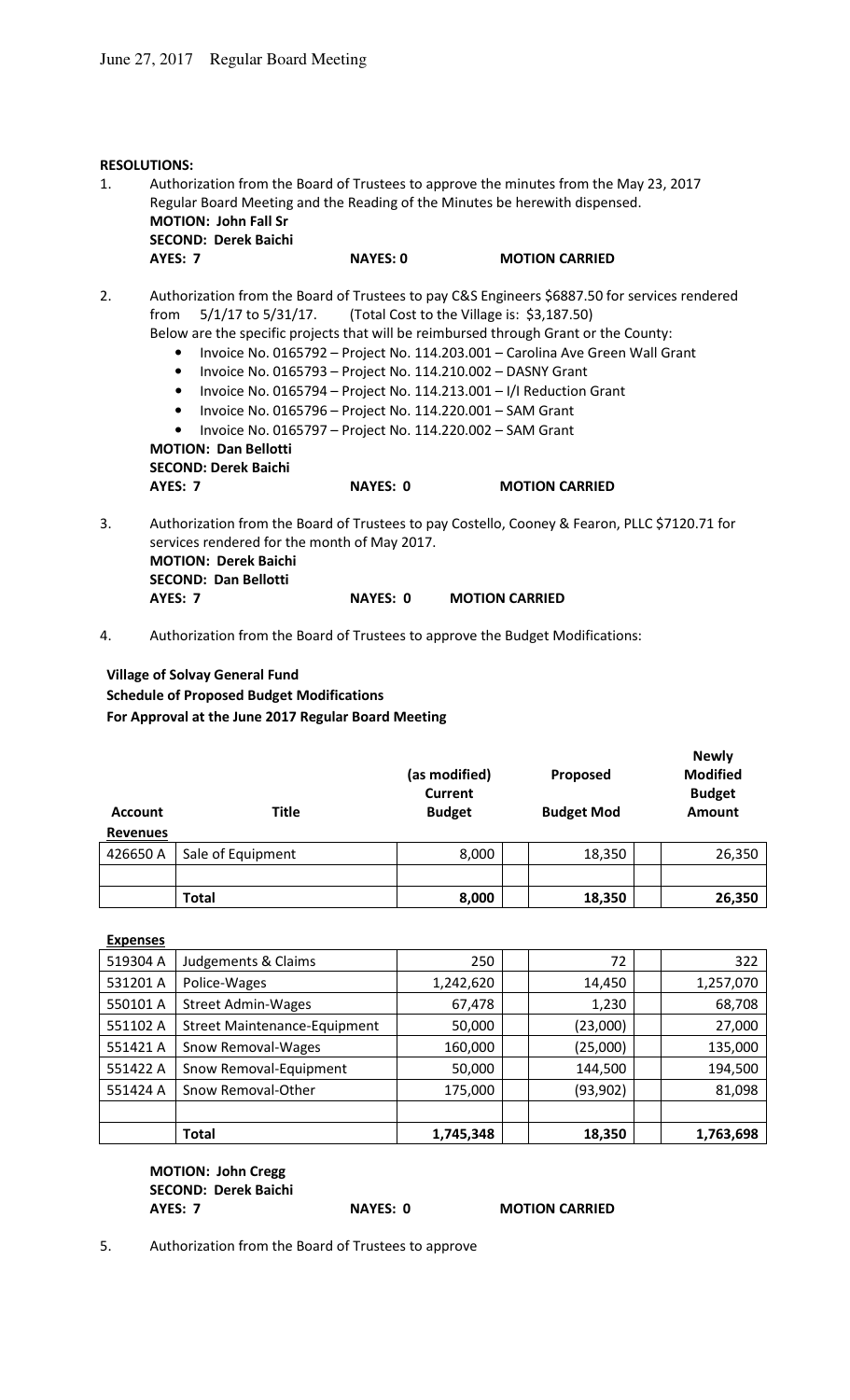**WHEREAS**, the property described by the following tax map number(s) and located at the following address(s) is/are in the Village of Solvay, is/are owned by the following owner(s); and

 **WHEREAS**, as the aforesaid property owner(s) allows the property to accumulate high weeds, brush, grass, trash, debris, or other matter, in a manner that is unhealthy, hazardous, or dangerous and in violation of Chapter 56; and

 **WHEREAS**, the owner(s) was notified by certified mail and/or posted on site and a follow up revealed the violation still exists

 **NOW**, be it resolved that the Village of Solvay Board shall authorize the property to be cut, trimmed, and removed by the Village Representatives, and all actual costs of work or services rendered at the direction of the Village Board, shall be assessed and collected in the same manner and time as the taxes levied on the premises.

| <b>STREET ADDRESS</b>       | <b>TAX MAP</b>  | <b>NAME OF OWNER</b>        |
|-----------------------------|-----------------|-----------------------------|
| 109 Gertrude Ave            | 007.-02-25.0    | Jerod A Schoonmaker         |
| 105 Boyd Ave                | 004.-05-19.0    | <b>Johane Augustin</b>      |
| <b>406 Darrow Ave</b>       | 003.-05-03.0    | James J Buerkle             |
| 1001 Cogswell Ave           | 008.-07-10.0    | <b>Richard J Fortino Jr</b> |
| 217 Caroline Ave            | 011.-08-31.0    | Joseph T Komuda Jr          |
| 401 Montrose Ave            | 015.-06-12.0    | <b>Michelle L Zellweger</b> |
| 426 Chemung St              | 011.-09-14.2/1  | John F & Yvette V Grabda    |
| <b>MOTION: Dan Bellotti</b> |                 |                             |
| SECOND: Bill McVicker       |                 |                             |
| AYES: 7                     | <b>NAYES: 0</b> | <b>MOTION CARRIED</b>       |
|                             |                 |                             |

6. Authorization from the Board of Trustees to hire Noelle Staso and Meghan Cherry as lifeguards for the Solvay Pool. They will have a pay rate of \$9.75 per hour. **MOTION: Derek Baichi SECOND: Tom Tarolli AYES: 7 NAYES: 0 MOTION CARRIED** 

7. Authorization from the Board of Trustees to Approve the 2018 CNY Stormwater Coalition Staff Services and Education Compliance and Assistance Agreement for 2018 authorizing payment of the \$3,600 coalition participation fee to CNYRPDB, in accordance with the full resolution which has been circulated to the Village Board and directing the Village Clerk to submit a certified copy of the approving resolution to the CNYRPDB on behalf of the Village. **MOTION: Derek Baichi SECOND: Tom Tarolli AYES: 7 NAYES: 0 MOTION CARRIED** 

- 8. Authorization from the Board of Trustees to promote Carl Hill to Sergeant for the Solvay Police Department with a starting date of July 1, 2017. **MOTION: John Cregg SECOND: Tom Tarolli**  AYES: 7 NAYES: 0 MOTION CARRIED
- 9. Authorization from the Board of Trustees to rescind the promotion for Mary Dawes of the Solvay Library. **MOTION: John Cregg SECOND: Derek Baichi AYES: 7 NAYES: 0 MOTION CARRIED**
- 10. Authorization from the Board of Trustees to purchase two undercover Police vehicles for the Solvay Police Department not to exceed \$16,000. The vehicles are a 2008 and 2011 Ford Crown Victoria's. **MOTION: Derek Baichi SECOND: Dan Bellotti AYES: 7** NAYES: 0 MOTION CARRIED